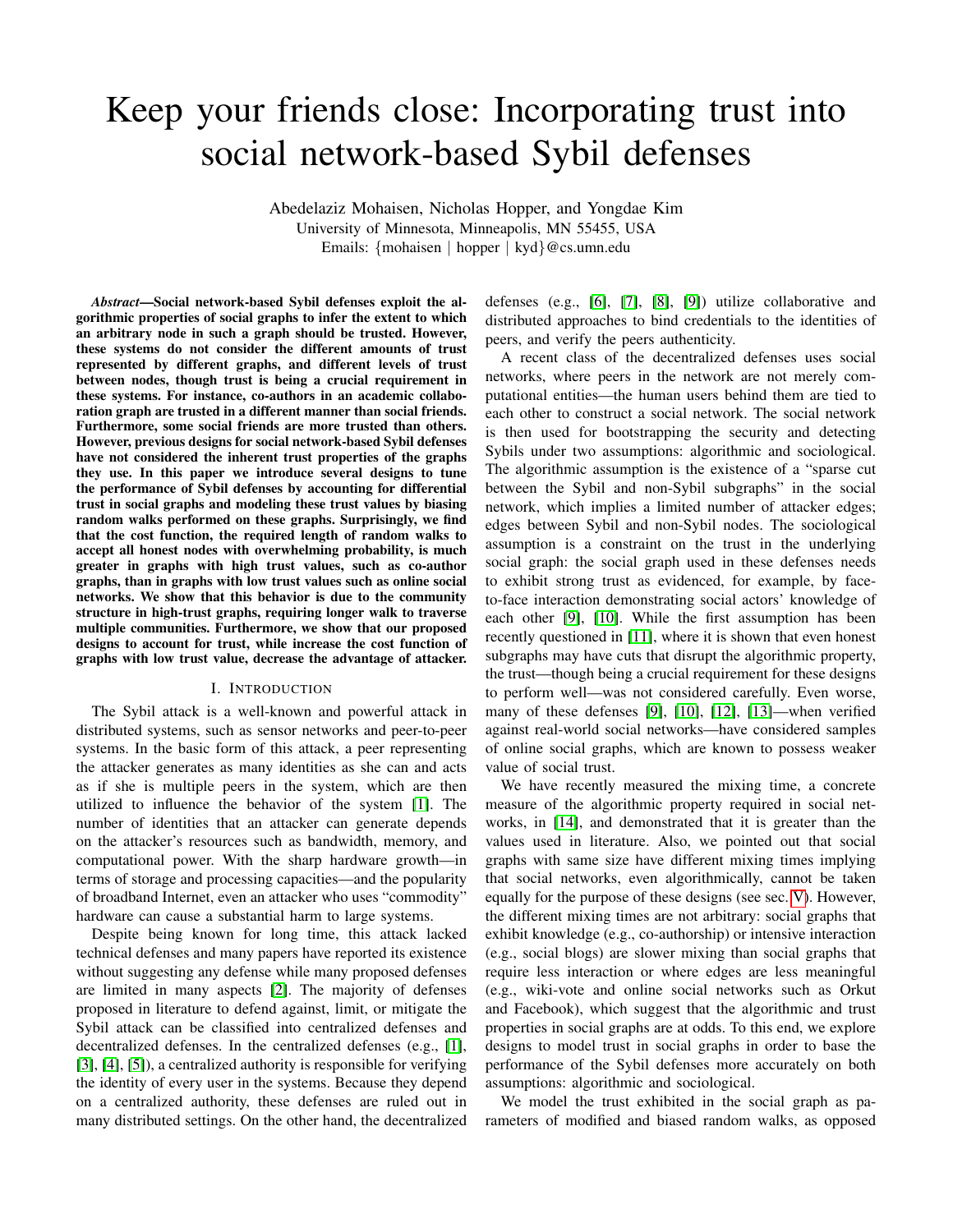to the uniform random walks used in Sybil defenses—where social graphs are presumed to have similar trust value. The proposed designs use two observations: nodes in the social graph trust themselves more than they trust others, and they trust other nodes unequally. We use the first observation to incur gravitational probability in the random walk – at either the current or originator node of the walk – and use the second observation to incur weights on edges between the different nodes. In the first direction we introduce the lazy and originator-biased random walks. In the second direction we introduce the similarity and interaction-biased random walks to model trust. We investigate their power in modeling trust and influencing the Sybil defenses.

*Contributions:* The novel and original contributions of this paper are as follows. First, motivated by the observed relationship between the quality of the algorithmic property and hypothesized trust in social graphs, we propose several designs, each in the form of modified random walk, to model trust in social networks. Second, we learn the impact of the different designs on the performance of the Sybil defenses by comparing them to each other when operated on top of SyilLimit, a design for defending against the Sybil attack using social networks. For experiment part, we use several real-world social graphs that exhibit different levels of knowledge between nodes. We provide several insights through discussions that relate to observations on the measurements.

*Organization:* Some of the related work is reviewed in section [II](#page-1-0) and preliminaries in section [III.](#page-1-1) In section [IV](#page-2-0) we introduce several designs to model trust in social networks, which are used for Sybil defenses. In section [V](#page-3-0) we discuss the main results, which include experiments on real-world social networks. In section [VI](#page-6-0) we present implications of the findings followed by the conclusion and future work in section [VII.](#page-8-14)

#### II. RELATED WORK

<span id="page-1-0"></span>Sybil defenses based on social networks include Sybil-Guard [\[10\]](#page-8-9), SybilLimit [\[9\]](#page-8-8), SybilInfer [\[12\]](#page-8-11), SumUp [\[16\]](#page-8-15), and Whanau  $[13]$ . In principle, the performance of these defenses depends on the quality of the algorithmic property and assuming strong trust in the underlying social graph. These studies can benefit from our findings in quantifying their performance more accurately by making up for variable trust exhibited in the social graphs which they operate on top of. A study on analyzing these designs can be seen in [\[11\]](#page-8-10).

Also, several other studies were introduced in the literature on using the trust in social graphs. For instance, Daly et al. [\[17\]](#page-8-16) used social networks for routing in disconnected delay tolerant networks. In [\[18\]](#page-8-17), Marti et al. constructed DHTs over social networks. In [\[19\]](#page-8-18), Pai et al. used the trust in social graphs for bootstrapping trust in ad-hoc networks. The social capital exhibited in social networks is used in [\[20\]](#page-8-19) to replace the tit-for-tat model in peer-to-peer systems. In all of these studies, trust is considered binary and they can benefit from our findings though our designs are not intended for them.

Understanding, predicting, and analyzing interactions in social networks are studied by Viswanathet al. in [\[21\]](#page-8-20) and by Wilson et al. in [\[22\]](#page-8-21). We use the latter model for our

interaction-biased random walk in this study. Understanding the negative and positive links in social networks – which we can base our designs on – are studied by Leskovec et al. in [\[23\]](#page-8-22). The similarity and centralities in social graphs are studied and evaluated in [\[24\]](#page-8-23), [\[25\]](#page-8-24), and [\[26\]](#page-8-25). All of these studies can be further used to derive similarity metrics, where these metrics can be utilized in our designs.

Influential studies on analyzing the topological structures in online social networks are in [\[27\]](#page-8-26) and in [\[28\]](#page-8-27).

Trust in social networks has been also studied since most systems built on top of social networks exploit it – samples of related work on characterizing trust in social networks can be seen in [\[29\]](#page-8-28) and [\[30\]](#page-8-29), which are not clear how to use in the context of the problem in hand. Finally, the power of social graphs as good mixers is studied in [\[31\]](#page-8-30) and [\[14\]](#page-8-13). For more detailed exposition on related work, please see [\[15\]](#page-8-31).

#### III. PRELIMINARIES

#### <span id="page-1-1"></span>*A. Network Model*

We view the social network as an undirected unweighted graph  $G = (V, E)$  where  $|V| = n$ ,  $V = \{v_1, v_2, \ldots, v_n\}$ ,  $|E| = m$ ,  $e_{ij} \in E = v_i \rightarrow v_j$  if  $v_i \in V$  is adjacent to  $v_j \in V$ for  $1 \leq i \leq n$  and  $1 \leq j \leq n$ . We refer to  $\mathbf{A} = [a_{ij}]^{n \times n}$  as the adjacency matrix where  $a_{ij} = 1$  if  $e_{ij}$  is in E and  $a_{ij} = 0$ otherwise. We refer to  $\mathbf{P} = [p_{ij}]^{n \times n}$  as the transition matrix

<span id="page-1-2"></span>
$$
p_{ij} = \begin{cases} \frac{1}{\deg(v_i)} & e_{ij} \in E \\ 0 & \text{otherwise} \end{cases},
$$
 (1)

where  $deg(v_i)$  is the degree  $v_i$ , or the row-norm of **A**:

<span id="page-1-4"></span>
$$
\deg(v_i) = \sum_{k=1}^n \mathbf{A}_{ik}.
$$
 (2)

The set of neighbors of  $v_i$  is  $N(v_i)$  and  $deg(v_i) = |N(v_i)|$ .

#### *B. Simple Random Walks and Mixing Time*

The "event" of moving from a node to another is captured by a Markov Chain (MC) which represents a random walk over G. A random walk of length w over G is a sequence of vertices in G beginning from an initial node  $v_i$  and ending at  $v_t$ , the terminal node, using the transition matrix [\(1\)](#page-1-2). The MC is said to be ergodic if it is irreducible and aperiodic, meaning that it has a unique stationary distribution  $\pi$  and the distribution after random walk of length w converges to  $\pi$  as  $w \to \infty$ . The stationary distribution of the MC is a probability distribution that is invariant to the transition matrix **P** (i.e.,  $\pi \mathbf{P} = \pi$ ). The mixing time of the MC,  $T$  is defined as the minimal length of the random walk in order to reach the stationary distribution. More precisely, Definition [1](#page-1-3) states the mixing time of MC on G parameterized by a variation distance parameter  $\epsilon$ .

*Definition 1 (Mixing time):* The mixing time (parameterized by  $\epsilon$ ) of a Markov chain is defined as

<span id="page-1-3"></span>
$$
T(\epsilon) = \max_{i} \min\{t : |\pi - \pi^{(i)} \mathbf{P}^t|_1 < \epsilon\},\tag{3}
$$

where  $\pi$  is the stationary distribution,  $\pi^{(i)}$  is the initial distribution concentrated at vertex  $v_i$ ,  $\mathbf{P}^t$  is the transition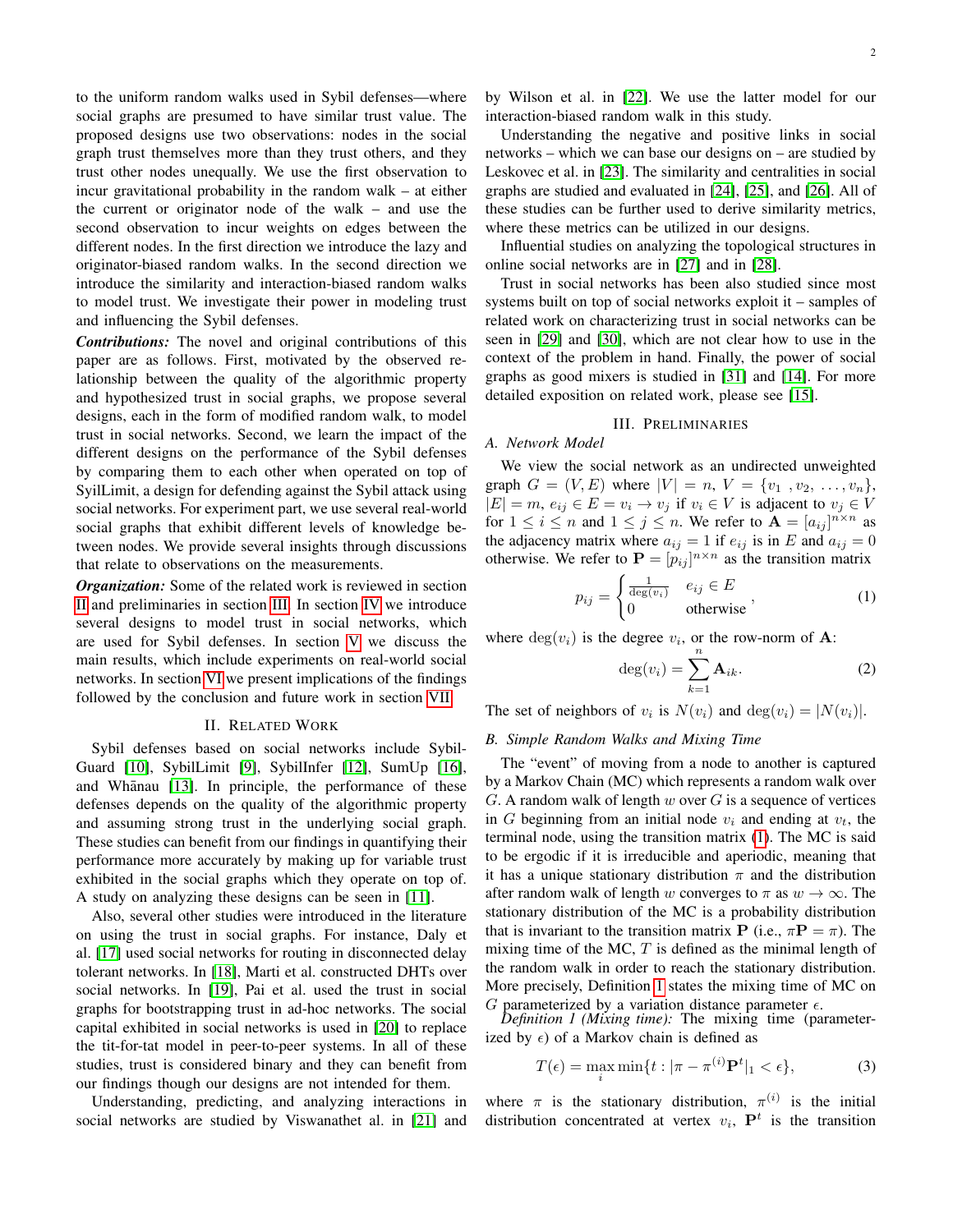matrix after t steps, and  $|\cdot|_1$  is the total variation distance, which is defined as  $\frac{1}{2} \sum_j |\pi_j - \pi_j^{(i)}|$ . Notice that  $|\cdot|_1$  is at most 1. The MC is rapidly mixing if  $T(\epsilon) = \text{poly}(\log n, \log \frac{1}{\epsilon})$ . Papers such as [\[12\]](#page-8-11), [\[13\]](#page-8-12), [\[9\]](#page-8-8), [\[10\]](#page-8-9) refer to this as "fast mixing" and strengthen the definition by considering only the case of  $\epsilon = \Theta(\frac{1}{n})$ , and requiring  $T(\epsilon) = O(\log n)$ .

<span id="page-2-2"></span>*Theorem 1 (Stationary distribution):* For undirected unweighted graph G, the stationary distribution of the MC over G is the probability vector  $\pi = [\pi_{v_i}]$  where  $\pi_{v_i} = \frac{\deg v_i}{2m}$ . This is,  $\pi = \left[\frac{\deg(v_1)}{2m} \frac{\deg(v_2)}{2m} \frac{\deg(v_3)}{2m} \dots \frac{\deg(v_n)}{2m}\right]$ .

*Theorem 2 (Second largest eigenvalue [\[32\]](#page-8-32)):* Let P be the transition matrix of G with ergodic random walk, and  $\lambda_i$  for  $1 \leq i \leq n$  be the eigenvalues of **P**. Then all of  $\lambda_i$  are real numbers. If we label them in decreasing order,  $1 = \lambda_1 > \lambda_2 \geq$  $\cdots \geq \lambda_{n-1} \geq \lambda_n > -1$  holds. We define the second largest eigenvalue modulus (SLEM) as  $\mu = \max (|\lambda_2|, |\lambda_{n-1}|)$ . Then,  $T(\epsilon)$  is bounded by  $\frac{\mu}{2(1-\mu)} \log(\frac{1}{2\epsilon}) \leq T(\epsilon) \leq \frac{\log(n) + \log(\frac{1}{\epsilon})}{1-\mu}$  $\frac{1-\mu}{1-\mu}$ .

We observe that the mixing time captures the connectivity of the graph. Well-connected graphs have small mixing time while weakly connected graphs have large mixing time [\[32\]](#page-8-32). Also, the second largest eigenvalue used for measuring the mixing time bounds the graph conductance, a measure for the community structure [\[11\]](#page-8-10). In short, the conductance  $\Phi \geq 1-\mu$ .

## *C. Social Network based Sybil Defenses*

As mentioned in section [II,](#page-1-0) there are several defenses to the Sybil attack using social networks. Here we limit ourselves to SybilLimit, which we use to measure our designs.

Unlike SybilGuard which uses one long random route for verification, SybilLimit [\[9\]](#page-8-8) uses several shorter instances of random routes. A verifier as well as the suspect perform  $O(\sqrt{m})$  random routes each of length  $w = O(\log n)$  to obtain samples of the honest region – since  $O(\sqrt{m}) = r_0\sqrt{m}$ , SybilLimit fixes  $r_0 = 4$  to ensure high intersection probability. The verifier determines to accept a suspect if he is registered at one of the tails in his sample. SybilLimit accepts a suspect if intersection with the verifier happens on a tail, which is the last edge of the random routes. In SybilLimit, if a tail ends up in the Sybil region, it will always end-up in it due to the random routes one-to-one pre-computed permutation structure. Also, if a tail ends up in the Sybil region, it may advertise many non-existent intersections with routes initiated by Sybil nodes. To avoid that, SybilLimit limits the number of intersections into  $q \times w \times m$  intersections on honest tails – where q is the number of attack edges and  $w$  is the random walk length. This means that SybilLimit accept at most  $w = O(\log n)$ Sybil identities per attack edge. SybilLimit greatly depends on  $w$  for its security and uses benchmarking techniques for estimating it. However, since these techniques are not provable, underestimating or overestimating the parameters is problematic. SybilLimit works as long as  $g \leq o(\frac{n}{\log n})$ .

# IV. DESIGNS TO ACCOUNT FOR SOCIAL TRUST

<span id="page-2-0"></span>In most of the literature that considered social networks for building Sybil defenses, the simple uniform random walk



Fig. 1. An illustration of the lazy random walk. For simplicity,  $\alpha$  is equal for each node though it can be determined by each node locally to reflect what that node perceive as the trust of the network.

interaction-biased random walks that con-<br>introduce several designs of modified random walks that conexplaining the random walk in the originator of current houe, as the case of originator-biased and lazy random walks, or modified random walks, the purpose is to assign "trust-driven" modified random waiks, the purpose is to assign trust-driven<br>weights and thus deviate from uniform. We do this by either ne Tand<br>action case of interaction and similarity-biased random walks, or a by biasing the random walk probability at each node, as the 2 try to weigh the natural social aspect of trust levels. Given highlighted in section [III](#page-1-1) has been used. In this section, we sider a "trust" parameter between nodes. In all of the proposed capturing the random walk in the originator or current node, combination of them. The intuition of the lazy and originatorbiased random walk is that nodes trust "their own selves" and other nodes within their community more than others. On the other hand, interaction and similarity-biased trust assignments the motivation for these designs, we now formalize them by deriving **P** and  $\pi$  required for characterizing them. We omit the details for lack of space (see [\[15\]](#page-8-31) for the complete proofs).

#### *A. Lazy Random Walks*

To accommodate for the trust exhibited in the social graph, we assume a global single parameter  $\alpha$  in the network which is used to characterize this trust level and used in the different schemes to enforce and apply the trust along with other parameters used (e.g., driven from the algorithmic property in the graph). The transition matrix

<span id="page-2-1"></span>
$$
\mathbf{P}' = \alpha \mathbf{I} + (1 - \alpha)\mathbf{P} \tag{4}
$$

which yields a transition according to  $p_{ij}$  defined as follows:

$$
p_{ij} = \begin{cases} \frac{1-\alpha}{\deg(v_i)} & v_j \in N(v_i) \\ \alpha & v_j = v_i \\ 0 & \text{otherwise} \end{cases}
$$
 (5)

We note that for the transition probability defined in [\(4\)](#page-2-1), by adding self loops it does not alter the final stationary distribution from that in [Theorem 1.](#page-2-2) This is, since  $P' =$  $\alpha$ **I** + (1 –  $\alpha$ )**P**, by multiplying both sides by  $\pi$ , we get  $\pi$ **P**' =  $\pi(\alpha \mathbf{I} + (1 - \alpha)\mathbf{P}) = \alpha \pi \mathbf{I} + (1 - \alpha)\pi \mathbf{P} = \alpha \pi + \pi - \alpha \pi = \pi.$ 

#### *B. Originator-biased Random Walk*

We incorporate the concept of biased random on the social graph walks to characterize the bias introduced by the trust among different social actors (nodes). At each time step, each node decides to direct the random walk back towards the node that initiates the random walk, i.e., node  $v_r$ , with a fixed probability  $\alpha$  or follow the original simple random walk by *uniformly* selecting among its neighbors with the total remaining probability  $1 - \alpha$ . The transition probability that captures the movement of the random walk, initiated by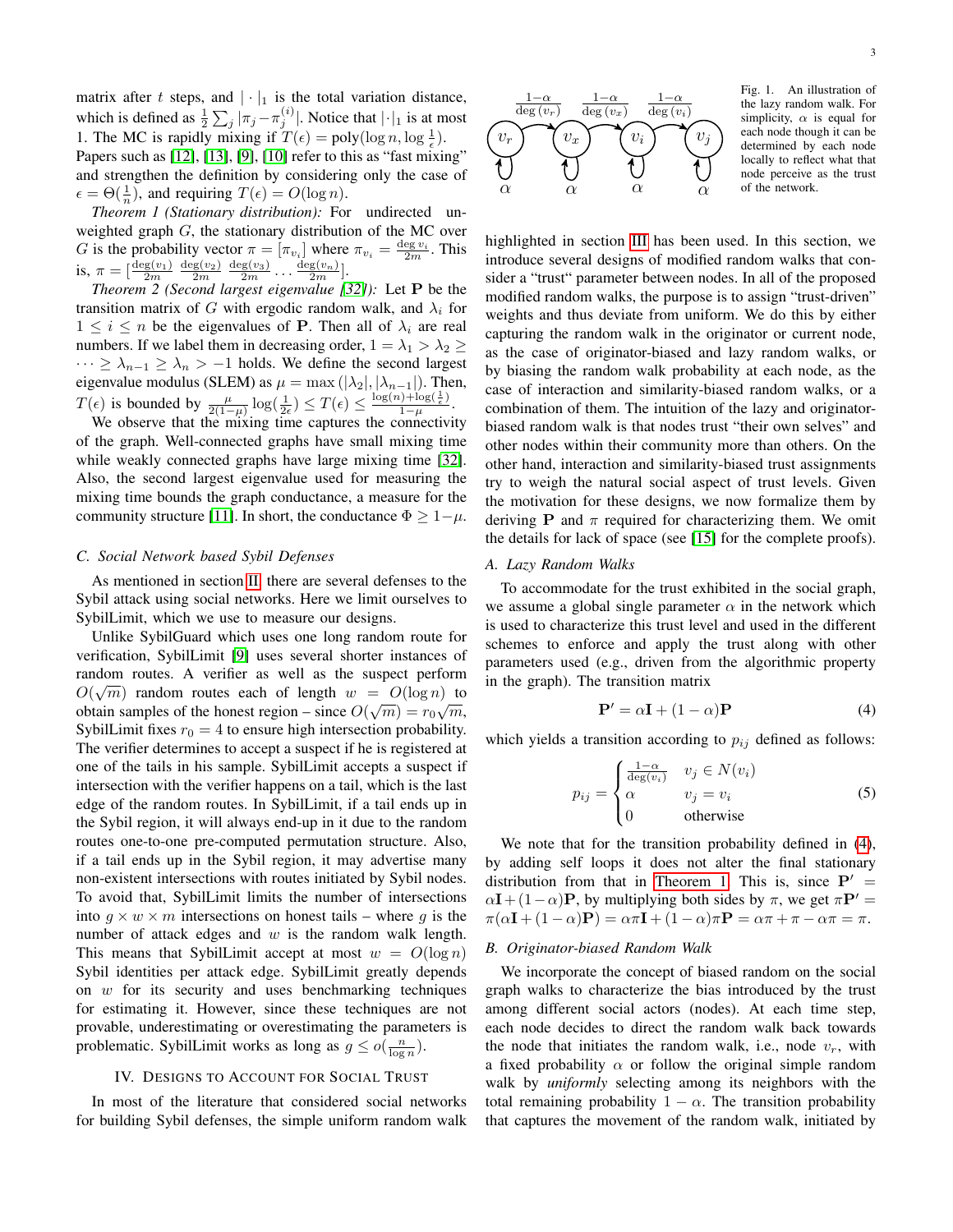a random node  $v_r$ , and moving from node  $v_i$  to node  $v_j$  is defined according to  $p_{ij}$  as follows

$$
p_{ij} = \begin{cases} \alpha & j = r, v_r \notin N(v_i) \\ \alpha + \frac{1 - \alpha}{\deg(v_i)} & j = r, v_r \in N(v_i) \\ \frac{1 - \alpha}{\deg(v_i)} & j \neq r, v_j \in N(v_i) \\ 0 & \text{otherwise} \end{cases}
$$
(6)

We note that, unlike the lazy random walks, the transition we note that, unlike the razy random walks, the transition  $\delta$ , where I is an interaction-<br>probability here considers moving the state back to the origi-<br>edges between  $v_i$  and  $v_j$  for nator of the random walk, a state that may not be connected to the current state in the social graph. This requires a virtual connection between each node through the walk – every node in the graph  $-$  and each originator of a random walk. To mathematically model this transition loop, for each node  $v_r(1 \leq r \leq n)$ , we define  $A_r$  as an all-zero matrix with the exception of the  $r<sup>th</sup>$  row which is 1's. Using  $A_r$ , we further define the originator-biased transition matrix, for the walk originated from  $v_r$ , as

$$
\mathbf{P}' = \alpha \mathbf{A}_r + (1 - \alpha) \mathbf{P}.
$$
 (7)

We can show that  $P'$  is stochastic since each row in it sums to 1. Furthermore, since  $P'$  depends on the initial state  $v_r$ , we observe that the "stationary" distribution is not unique among all initial states, and so we refer to it as the "bounding<br>distribution" for the walk initiated from  $v_{\infty}$ . The bounding distribution" for the walk initiated from  $v_r$ . The bounding distribution in that case is  $\pi^{(v_r)} = [\pi_i]^{1 \times n}$  where  $\pi_i$  is

<span id="page-3-1"></span>
$$
\pi_i = \begin{cases}\n(1 - \alpha) \frac{\deg(v_i)}{2m} & v_i \in V \setminus \{v_r\} \\
\alpha + \frac{\deg(v_i)}{2m} & v_i = v_r\n\end{cases}
$$
\n(8)

We note also that the bounding distribution in  $(8)$  is a valid probability distribution since  $\alpha + \frac{\deg(v_r)}{2m} + \sum_{v_i \in V \setminus \{v_r\}} (1 \alpha$ )  $\frac{\deg(v_i)}{2m} = \alpha + \sum_{i=1}^n (1 - \alpha) \frac{\deg(v_i)}{2m} = \alpha + (1 - \alpha)$  $\alpha$ )  $\sum_{i=1}^{n} \frac{\deg(v_i)}{2m} = \alpha + (1-\alpha) = 1$ . It is also easy to show that  $\pi_i = (\sum_{i=1}^{n} s_{zi})(\sum_{j=1}^{n} \sum_{k=1}^{n} s_{ij})$ given distribution bounds the random walk since  $\pi \mathbf{P}' = \pi$ .



Fig. 2. An illustration of the originator biased random walk.

### *C. Interaction-biased Random Walk*

The interaction between nodes can be used to measure<br>a strength of the social links between nodes in the social Formally, let  $\bf{B}$  be the raw interaction measurements between edges between nodes with high interaction and low weights are assigned to edges between nodes with low interaction. **P** of the random walk based on interaction is then computed<br>as  $P' = D^{-1}B$ . The stationary distribution of the random the strength of the social links between nodes in the social network [\[22\]](#page-8-21). In this model, high weights are assigned to nodes in  $G$  and  $D$  be a diagonal matrix representing the row norm of B, computed as in [\(2\)](#page-1-4). The transition matrix P of the random walk based on interaction is then computed walk on G following to the probability in  $\mathbf{P}'$  is  $\pi = [\pi_i]^{1 \times n}$ where  $\pi_i = (\sum_{j=1}^n \sum_{k=1}^n b_{jk})^{-1} (\sum_{z=1}^n b_{zi})$ . We observe that this distribution makes a valid probability distribution since  $\sum_{i=1}^{n} \pi_i = 1$  and is a stationary distribution since  $\pi \mathbf{P} = \pi$ .

Wilson et al. [\[22\]](#page-8-21) introduced a slightly different model to capture interaction between nodes in the social graph. The interaction graph  $G' = (V, E')$  is defined for a social graph  $G = (V, E)$  where  $E' \subseteq E$  and  $e_{ij} \in E'$  if  $I(v_i, v_j) \ge$  $\delta$ , where  $I$  is an interaction measure to assign weights on edges between  $v_i$  and  $v_j$  for all  $i, j$ , and  $\delta$  is a threshold parameter. The interaction measure used in [\[22\]](#page-8-21) is the number of interactions over a period of time. This later model further simplifies the random walk where the  $P'$  is defined over  $G'$ , as well as the stationary distribution.

#### <span id="page-3-2"></span>*D. Similarity-biased random walk*

Show that P' is stochastic since each row in it sums  $\frac{N(v_i) \cap N(v_j)}{N(v_i) \cup N(v_j)}$ . For  $a_i$  and  $a_j$ , two rows in A correspondence ratio from walk to the entries of  $v_i$  and  $v_j$ , we use the cosine single properties of  $v_i$ The similarity between social nodes in social networks is used for measuring the strength of social links and predicting future interactions [\[24\]](#page-8-23), [\[26\]](#page-8-25). For two nodes  $v_i$  and  $v_j$  with sets of neighbors  $N(v_i)$  and  $N(v_j)$ , respectively, the similarity is  $\frac{N(v_i) \prod N(v_j)}{N(v_i) \cup N(v_j)}$ . For  $\mathbf{a}_i$  and  $\mathbf{a}_j$ , two rows in **A** corresponding to the entries of  $v_i$  and  $v_j$ , we use the cosine similarity measure given as  $S(v_i, v_j) = \frac{\mathbf{v}_i \cdot \mathbf{v}_j}{|\mathbf{v}_i||_2 |\mathbf{v}_j|_2}$ , where  $|\cdot|_2$  is the L2-Norm. To avoid disconnected graphs resulting from edge cases, we augment the similarity by adding 1 to the denominator to account for the edge between the nodes. Also, we compute the similarity for adjacent nodes only, so that  $S = [s_{ij}]$  where  $s_{ij} = S(v_i, v_j)$  if  $v_j \in N(v_i)$ or 0 otherwise. The transition matrix P of a random walk defined using the similarity is given as  $P = D^{-1}S$  where D is a diagonal matrix with diagonal elements being the row norm of S. Accordingly, the stationary distribution of random walks on G according to **P** is  $\pi = [\pi_i]^{1 \times n}$  where  $\pi_i = (\sum_{z=1}^n s_{zi})(\sum_{j=1}^n \sum_{k=1}^n s_{jk})^{-1} \cdot \sum_{i=1}^n \pi_i = 1).$ 

# *E. Mixed random walks*

It is intuitive and natural to consider a hybrid design that constitutes more than one of the aforementioned random walks. In particular, the interaction and similarity-biased models "rank" different nodes differently and "locally" assign weights to them. Though this limits the mixing time of social graphs as we will see later, it does not provide nodes any authority on the random walk once they are a "past state". On the other hand, benefits of these models are shortcomings in other models. It's hence technically promising and intuitively sound to consider combinations of these designs. Another potential of a mixed design is to use both the lazy and originator-biased random walk in a single walk. As we will see later, in some rapidly mixing social graphs where the underlying social trust is hypothesized to be weak, the lazy random walk poorly captures the behavior of the Sybil defense.

#### V. RESULTS AND DISCUSSION

<span id="page-3-0"></span>In this section we outline the results of this study. We first measure the mixing time of the social graphs used in this study (in Table [I\)](#page-4-0) and highlight its variable nature among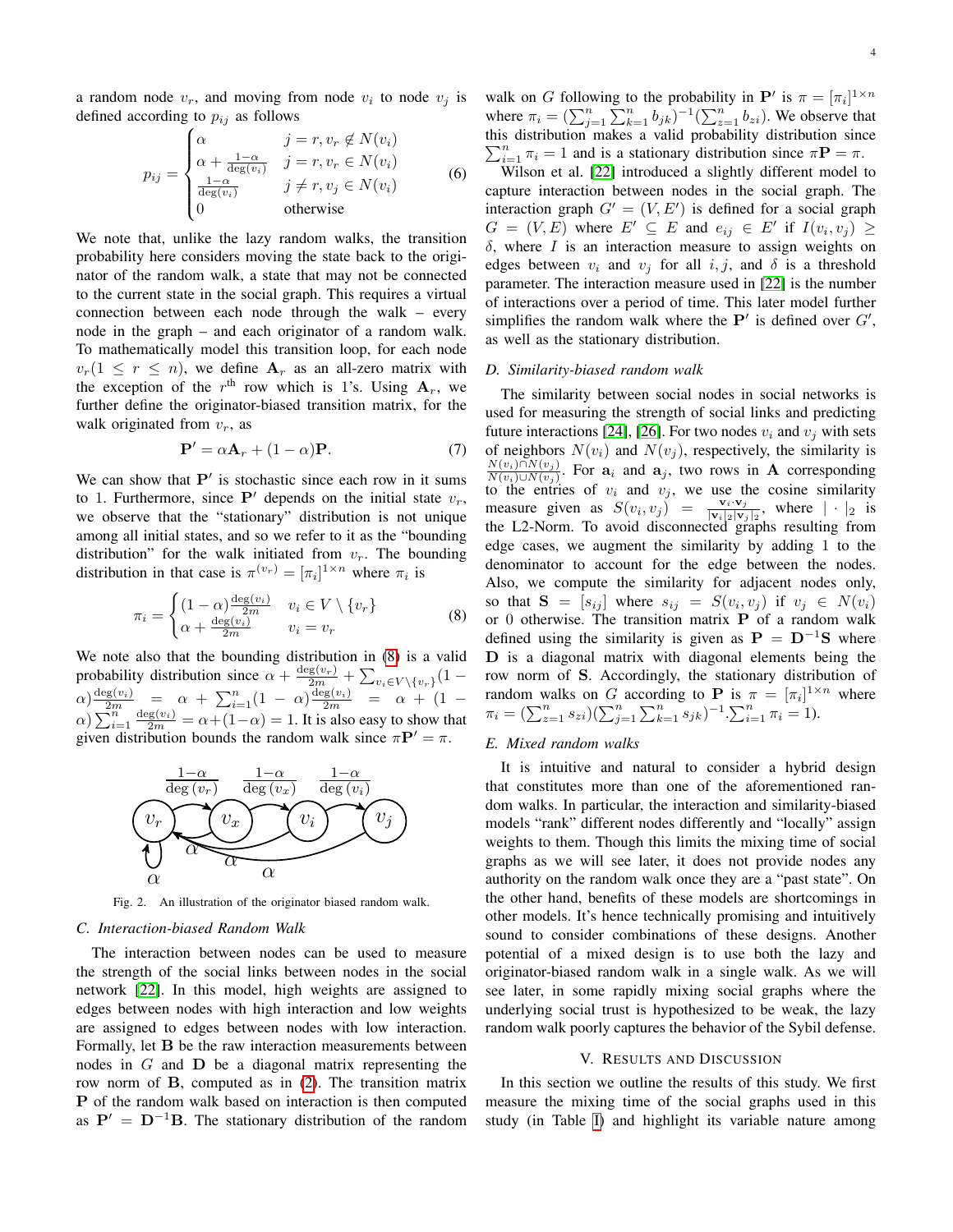#### TABLE I

<span id="page-4-0"></span>DATASETS, THEIR SIZE AND THEIR SECOND LARGEST EIGENVALUES OF THE TRANSITION MATRIX. PHYSICS 1, 2, 3 ARE RELATIVITY, HIGH ENERGY AND HIGH ENERGY THEORY CO-AUTHORSHIP RESPECTIVELY [\[33\]](#page-8-33).

| Social network     | <b>Nodes</b> | <b>Edges</b> | <b>SLEM</b> |
|--------------------|--------------|--------------|-------------|
| Physics 1 [33]     | 4.158        | 13,428       | 0.998133    |
| Slashdot [34]      | 82.168       | 582.533      | 0.987531    |
| Physics 2 [33]     | 11,204       | 117.649      | 0.998221    |
| Physics 3 [33]     | 8.638        | 24,827       | 0.996879    |
| Wiki-vote [23]     | 7.066        | 100,736      | 0.899418    |
| Enron $[33]$       | 33,696       | 180,811      | 0.996473    |
| Epinion [35]       | 75,879       | 13.428       | 0.998133    |
| <b>DBLP</b> [36]   | 614.981      | 1,155,148    | 0.997494    |
| Facebook A [22]    | 1.000.000    | 20.353.734   | 0.982477    |
| Facebook B [22]    | 1,000,000    | 15,807,563   | 0.992020    |
| Livejournal A [27] | 1.000.000    | 26, 151, 771 | 0.999387    |
| Livejournal B [27] | 1.000.000    | 27.562.349   | 0.999695    |
| Youtube [27]       | 1,134,890    | 2.987.624    | 0.997972    |

networks with similar size. We follow this by examining the impact of using proposed models on the mixing time and the performance of SybilLimit, a well-known Sybil defense. We limit ourself to this defense scheme though our conclusions apply to all other schemes that using the mixing time as the underlying property for their performance.

#### *A. Social graphs—the datasets*

The social graphs used in our experiments are in Table [I.](#page-4-0) These graphs are carefully selected to feature different models of knowledge between nodes in the social networks. These networks are categorized as follows. (1) social networks that exhibit knowledge between nodes and are good for the trust assumptions of the Sybil defenses; e.g., physics co-authorships and DBLP. These are slow mixing (see [Fig. 3\)](#page-4-1). (2) Graphs of networks that may not require face-to-face knowledge but require interaction; e.g., Youtube and Livejournal, which are slow mixing, but faster than the first category. (3) Datasets that may not require prior knowledge between nodes or where the social links between nodes are less meaningful to the context of the Sybil defenses; e.g., Facebook and wiki-vote, which are shown to be very fast mixing. While these graphs are used for demonstrating the first part of the results, measuring the performance of SybilLimit and the impact of our designs on the mixing time is done over samples of these graphs. For feasibility reasons, we sample only 10K nodes, using the breadth-first search algorithm, from each graph larger than 10K in [Table I.](#page-4-0) The resulting sub-graphs are in [Table II.](#page-4-2) The diameter is the maximal eccentricity (set of maximal shortest paths from each source in the graph) and the radius is the minimal eccentricity. We compute them to show some insight on the structure of the graphs. For Facebook and Livejoural datasets, the sub-graphs are from dataset A of each.

#### *B. Measuring the mixing time*

While measuring the mixing time using SLEM as explained in section [III](#page-1-1) requires computing  $\mu$ , the computed mixing time might be an overestimation for quality which is necessary in the Sybil defenses. In principle, the overestimation occurs because the computed mixing time using SLEM is the maximal,

<span id="page-4-2"></span>TABLE II SOCIAL GRAPHS WITH THEIR SIZE, DIAMETER, AND RADIUS. PHYSICS 1, 2, 3 ARE RELATIVITY, HIGH ENERGY AND HIGH ENERGY THEORY CO-AUTHORSHIP RESPECTIVELY [\[33\]](#page-8-33).

| Social network     | <b>Nodes</b> | Edges   | <b>Diameter</b> | <b>Radius</b> |
|--------------------|--------------|---------|-----------------|---------------|
| Physics 1 [33]     | 4,158        | 13,428  | 17              | Q             |
| Sdot [34]          | 10,000       | 14.6469 | 6               | 3             |
| Physics $2$ [33]   | 11,204       | 117.649 | 13              |               |
| Physics $3$ [33]   | 8.638        | 24.827  | 18              | 10            |
| Wiki-vote [23]     | 7,066        | 100,736 |                 | 4             |
| Enron $[33]$       | 10,000       | 108,373 | 4               | 2             |
| Epinion [35]       | 10,000       | 210,173 | 4               | 2             |
| <b>DBLP</b> [36]   | 10,000       | 20,684  | 8               | 4             |
| Facebook [22]      | 10,000       | 81,460  | 4               | 2             |
| Livejournal [27]   | 10,000       | 135,633 | 6               | 3             |
| Youtube [27]       | 10,000       | 58,362  | 4               | 2             |
| Rice-cs-grad [37]  | 501          | 3255    | 9               | 5             |
| Rice-cs-ugrad [37] | 1221         | 43153   | 6               | 3             |

where a few outlier nodes may capture the mixing time of the entire graph, while the majority of nodes may have relatively smaller mixing time than these outliers [\[14\]](#page-8-13). For that, we limit ourselves to measuring the mixing time using Definition [1,](#page-1-3) and considering a few initial distributions. We classify graphs, shown in [Table I,](#page-4-0) based on their size into large  $(> 600, 000)$ nodes) and small  $(< 100, 000$  nodes) graphs. For each social graph, we compute the mixing time according to Definition [1](#page-1-3) for a sample of 1, 000 initial distributions (nodes). We then compute the total variation distance for a given walk length  $w$ as the *average* distance among the 1, 000 nodes. The results are shown in [Fig. 3.](#page-4-1) In short, two things to observe from these measurements [\[14\]](#page-8-13). First, the mixing time is larger than used in literature (e.g., 10 to 15 in [\[8\]](#page-8-7), [\[9\]](#page-8-8) for  $10^6$ -node graphs). For example, for  $\epsilon \approx 1/4$ , which is required for  $\approx 99\%$  admission rate in SybilLimit,  $w = 30$  is required in Physics 1. Second, we observe that the mixing time is variable among social graphs with similar size where graphs with meaningful edges are slower mixing than others with less meaningful links.



<span id="page-4-1"></span>Fig. 3. The average mixing time of a sample of 1000 initial distributions in each graph in Table [I](#page-4-0) using the sampling method for computing the mixing time by its definition over P.

#### <span id="page-4-3"></span>*C. Implication of the designs on the mixing time*

Along with the simple random walk-based design, we implement three of the proposed designs: lazy, originator, and similarity biased random walks. We use the simple random walk-based implementation over the interaction graph of Wilson et al.'s [\[22\]](#page-8-21) to learn the performance of the interactionbased model. We examine the impact of each design on the mixing time on some graphs from [Table II.](#page-4-2) The results are shown in [Fig. 4](#page-6-1) and [Fig. 5.](#page-6-2) We observe that, while they bound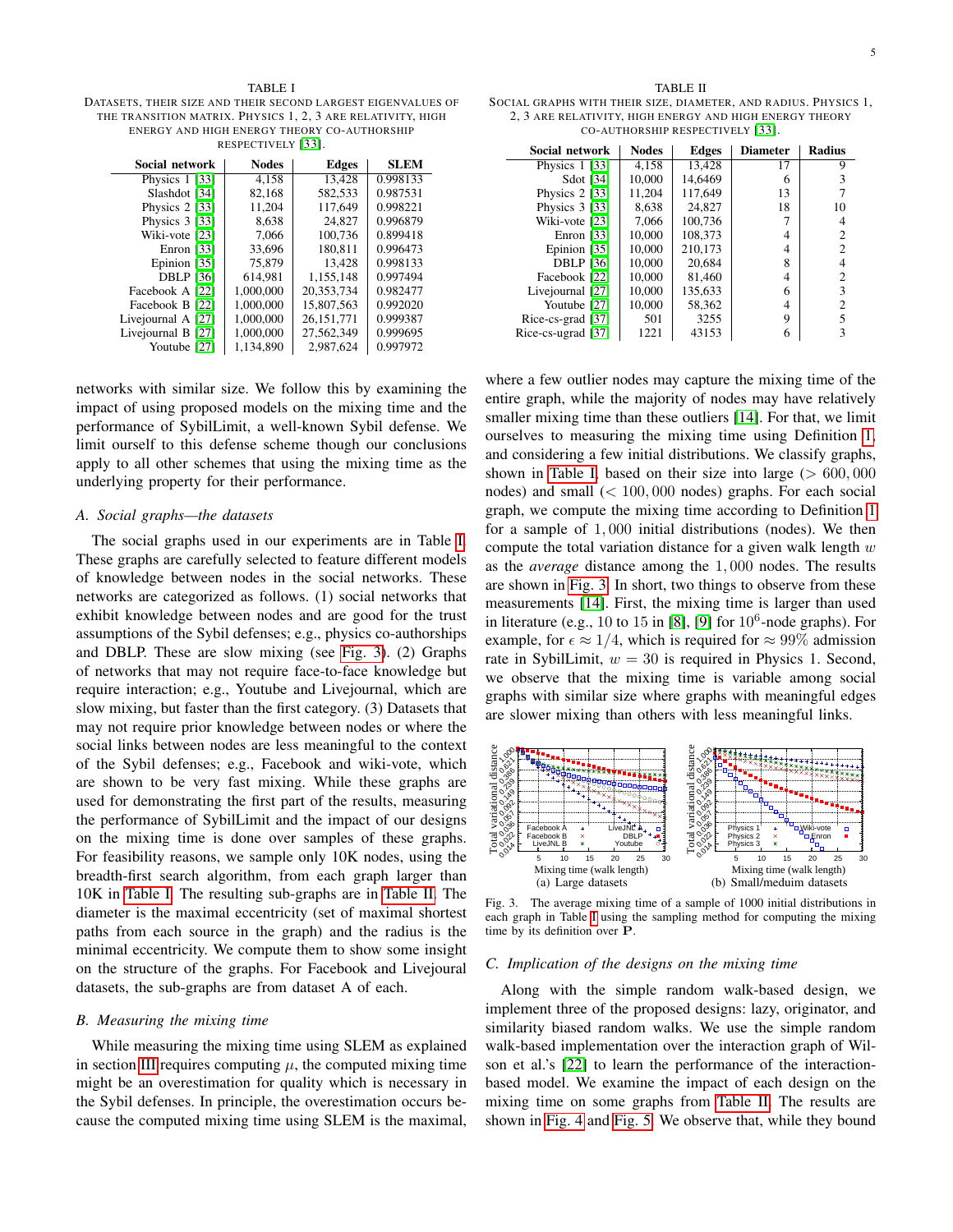the mixing time of the different social graphs, the originatorbiased random walk is too sensitive even to a small  $\alpha$ . For example, as in [Fig. 5\(a\)](#page-6-3) for Facebook social graph in [Table II,](#page-4-2)  $\epsilon \approx 1/4$  is realizable at  $w = 6$  with the simple random walk,  $w > 10$  for both lazy and originator-biased random walk. However, this happens with  $\alpha = 0.5$  in the lazy against  $\alpha \approx 0.1$  in the originator-biased walk. This observation is made clearer on [Fig. 5](#page-6-2) which compares the mixing time of four different social graphs with different characteristics when using the simple and modified random walks.

We also observe in [Fig. 4](#page-6-1) and [Fig. 5](#page-6-2) that the linear increments in the parameters do not necessarily have linear effect on the measured mixing time. Furthermore, this behavior is made clearer in the experiments performed on SybilLimit and shown in [Fig. 6](#page-7-0) and [Fig. 7.](#page-7-1) This however is not surprising, at least with the originator-biased random walk since the probability of intersection when sampling from the stationary distribution is  $\leq e^{-8(1-\alpha)^4}$  [\[15\]](#page-8-31) from which one can see the exponential effect of  $\alpha$  on the admission rate. While this explains the general tendency in the admission rates of SybilLimit, it does not answer some inconsistency shown in Fig. [7\(b\)](#page-7-2) for the transition between  $\alpha = 0.12, 0.16,$  and 0.20. One additional explanation for that is the community structure in this graph, which is shown in [\[11\]](#page-8-10) to be clear in Physics 1 and problematic for Sybil defenses (results for the same graph are in Fig. [6\(b\)](#page-7-3) and Fig. [7\(b\)\)](#page-7-2). On the other hand, some graphs are less sensitive to the same value of these parameters, e.g., Facebook with the results shown in figures  $4(a)$ ,  $5(a)$ ,  $6(d)$ , and [7\(d\).](#page-7-5) One possible explanation for this behavior is that this graph has less community structure. Reasoning about this behavior and its quantification is to be our future work.

# *D. Sybil defense performance over simple random walks*

To understand the necessary mixing time quality required for the operation of SybilLimit, we measure the performance of SybilLimit using simple random walks, where the evaluation metric is the percent of honest nodes accepted by other honest nodes. For each walk with length  $w(0 \leq w \leq 30)$ , we compute the number of accepted nodes as a percent out of  $n(n-1)$ —total verifier/suspect pairs. Since SybilLimit accepts nodes on edges only, it works for  $w \geq 2$ . The results are shown in [Fig. 8](#page-6-5) and the variable mixing time shown earlier is further highlighted by observing the percent of accepted nodes when varying  $w$ . We observe that, unlike claims in SybilLimit where one would expect 95% admission rate at  $w = 4$ , some graphs require  $w = 30$ ; where graphs which admit high percent of nodes for small  $w$  are those with poor trust.

#### *E. Sybil defense performance over modified random walks*

Now we study the impact of the modified random walks on the performance of SybilLimit. We select four datasets with different characteristics from [Table II:](#page-4-2) DBLP, Facebook, Facebook (Rice grad), and Physics 1 (relativity theory). We implement modified SybilLimit versions that consider changes introduced by the modified random walks and test the admission rate of honest nodes under different values of  $\alpha$  and w.

<span id="page-5-0"></span>*1) Performance over lazy random walk:* we measure the performance of SybilLimit operating with the lazy random walks – results are shown in [Fig. 6.](#page-7-0) We vary  $w$  from 0 to 30 with steps of 2. We further vary  $\alpha$  associated with the lazy random walk from 0 to 0.80 with steps of  $0.16 - \alpha = 0$  means simple random walk. While the performance of SybilLimit is generally degraded when increasing  $\alpha$ , we observe that the amount of degradation varies and depends on the initial quality of the graph. For example, by comparing DBLP [\(Fig. 6\(c\)\)](#page-7-6) to Facebook [\(Fig. 6\(d\)\)](#page-7-4) we observe that for  $w = 10$ , DBLP and Facebook admit about 97% and 100% of the honest nodes respectively for  $\alpha = 0$ . For the same w and  $\alpha = 0.64$ , the accepted nodes in Facebook are still close to 100% while the accepted nodes in DBLP are only 50% suggesting variable sensitivity of different graphs to same  $\alpha$ . Once we raise  $\alpha$ to 0.80, the number of accepted nodes in Facebook decreases to 80% while giving only 25% in DBLP. One explanation of this behavior is what we have discussed in section [V-C.](#page-4-3) Also, since the ultimiate goal of this model is to characterize trust, which already differs in these graphs, we know that  $\alpha$  should not necessarily be equal in both cases. For instance, if one is concerned about achieving same admission rate for the same w in both cases, one may choose  $\alpha = 0.48$  in DBLP and  $\alpha = 0.80$  in Facebook where  $w = 10$  in both cases which yields 80% admission rate in both cases.

*2) Performance over originator-biased random walk:* The same settings in section [V-E1](#page-5-0) are used in this experiment but here we vary  $\alpha$  from 0 to 0.2 with 0.02 steps since the originator-biased walk is more sensitive to smaller  $\alpha$  than the lazy-random walk. Similar to the lazy walk, the originatorbiased walk, as shown in [Fig. 7,](#page-7-1) influences the performance of SybilLimit on different graphs differently, and depending on the underlying graph. However, two differences are specific to the originator-biased walk over the lazy random walk.

First, the insensitivity shown earlier is even clearer in the originator-biased model. Second, while the end result of SybilLimit operating with lazy random walk is identical to the simple random walk if one allows long enough walk to compensate for the laziness, the behavior of the originator-biased walk is different. The indirect implication of the originatorassigned probability to herself is "discontinuity" in the graph (with respect to each node), where each node gives up some of the network by not trusting nodes in it. To cover the whole graph with that same  $\alpha$ , w needs to be exponentially large. To challenge the insensitivity of the fast mixing social graphs, we extend  $\alpha$  beyond the values used in [Fig. 7](#page-7-1) with Facebook from [Table II](#page-4-2) and use  $\alpha(0 \le \alpha \le 0.5)$  with 0.1 steps and compute the admission rate. The result shows (not included here) that the originator-biased walk limits the number of accepted nodes, even in fast mixing graphs, but for larger  $\alpha$ .

*3) Performance over similarity and interaction-biased walk:* The similarity and interaction-biased random walks as used in this paper are unparameterized. We compute the similarity for Facebook in [Table II,](#page-4-2) as explained in [IV-D.](#page-3-2) The similarity is then used to assign weights to edges between nodes, and bias the transition matrix. We run SybilLimit with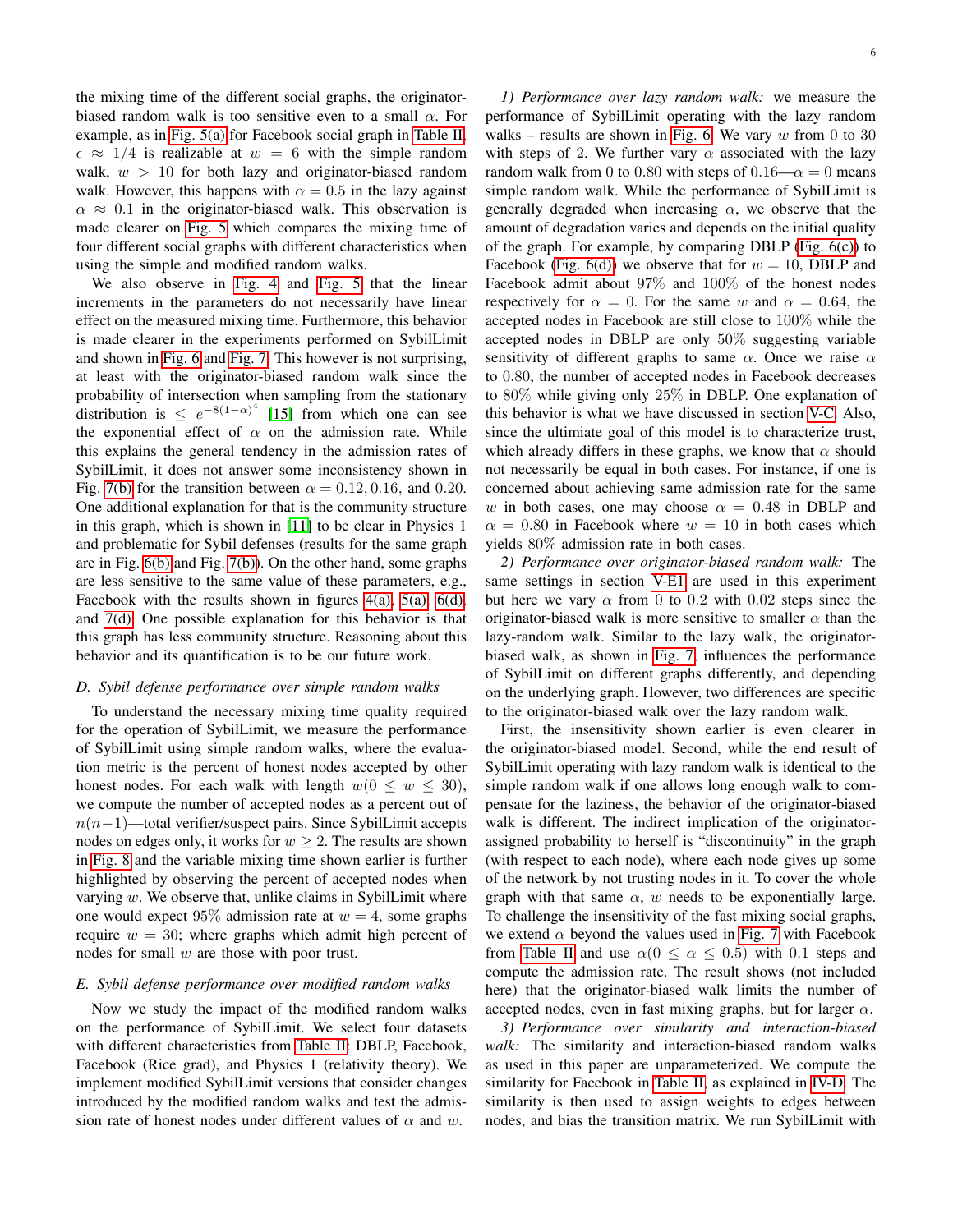<span id="page-6-4"></span>

(a) Facebook A (b) Livejournal A (c) Physics 1 (d) DBLP Fig. 5. The mixing time of four different social graphs when using simple vs. lazy, originator, and similarity-biased random walks, for each graph. While they are similar in size, a mixing time (parameterized by the same  $\epsilon$ ) is variable.

<span id="page-6-7"></span>0.386 )<br>b **0.467** 0.513 otal var<br>0.6%<br>2.9%

similarity-biased random walks on Facebook in [Table II,](#page-4-2) where the result is shown in [Fig. 9.](#page-6-9) In short, the similarity – while expected to capture some truth about the underlying graph – has less influence on the behavior of SybilLimit. It is however worth noting that the impact of the similarity-biased random walk is clearer on other social graphs, such as DBLP and Physics, which have clearer community structures.

<span id="page-6-6"></span> $\mathcal{S}^{\mathcal{S}^{\mathcal{S}}}$ 0.067 <u>त</u><br>ट<sub>ु</sub>ळू

0 5 10 15 20 25 30

Mixing time (walk length)

For the interaction-biased design, we borrow the interaction graph of Wilson et al. [\[22\]](#page-8-21) on Facebook (same dataset in [Ta](#page-4-2)[ble II\)](#page-4-2). The interaction model introduces a richer model than the mere connections between nodes: it shows how strong are the links between nodes in the graph. With the same settings as earlier, we run SybilLimit – as a simple random walks – over the interaction graph. The results are shown in [Fig. 9.](#page-6-9)

# *F. All designs: comparative study*

0 5 10 15 20 25 30

<span id="page-6-2"></span>Mixing time (walk length)

<span id="page-6-3"></span><span id="page-6-1"></span>0.022 0.036 nd o<sup>o</sup>

Finally, we consider all designs at the same time. Because we only have interaction measurements for the Facebook dataset, we limit ourselves to that dataset. The result is shown in [Fig. 9.](#page-6-9) While the performance of the similarity-biased random walk produces *almost* same results as the simple random-walk, the interaction-biased walk affects the number of the accepted nodes. Furthermore, the lazy random walk captures the behavior of model when deviated from the simple random-walk. As shown for this dataset, the interaction model behavior is characterized by the behavior of the lazy random walk for two given parameters ( $\alpha = 0.48$  and  $\alpha = 0.64$ ) suggesting that the interaction model can be further modeled as a lazy random walk where the problem is to find the proper parameters to match its behavior. Note that the value of  $\alpha$ works for this dataset in particular. However, other datasets may be characterized by other values. We also find that the number of escaping tails per node is also decreased using our design, as shown in [Fig. 10.](#page-7-7) In this last experiment, we compute the average escaping tails per 100 honest node samples, and by running the experiment 5 times, independently



0 5 10 15 20 25 30

Mixing time (walk length)

<span id="page-6-5"></span>

0 5 10 15 20 25 30

Mixing time (walk length)

<span id="page-6-9"></span>Fig. 9. Accepted honest nodes in SybilLimit versus random walk length, when using the different designs to model the of trust in the social graph. The social graph of Facebook in [Table II.](#page-4-2)

with a the given attackers edges for which nodes are selected uniformly at random from the honest region. In the experiment of [Fig. 10,](#page-7-7) and for the interaction model, we assume that the attacker may infiltrate the social graph but cannot produce meaningful interactions, and thus the number of escaping tails to the attacker is always zero. It would be interesting in the future to generalize this model to an attacker with limited budget of interactions, and see how this changes the number of escaping tails with varying budgets. Finally to understand the impact of the different random walks on the accepted Sybil nodes per attack edge, we experiment with the same dataset (Facebook) and for varying  $g$ . The results are shown in Figure [11.](#page-7-8) Similar to above, our designs outperform the uniform design (more experiments are in [\[15\]](#page-8-31)).

**0.218** 0.263 0.319

<span id="page-6-8"></span>otal

# VI. IMPLICATIONS OF FINDINGS

<span id="page-6-0"></span>To sum up, we find in this study that one can control the behavior of the social network-based Sybil defenses by incorporating parameters for trust. For this purpose, we introduced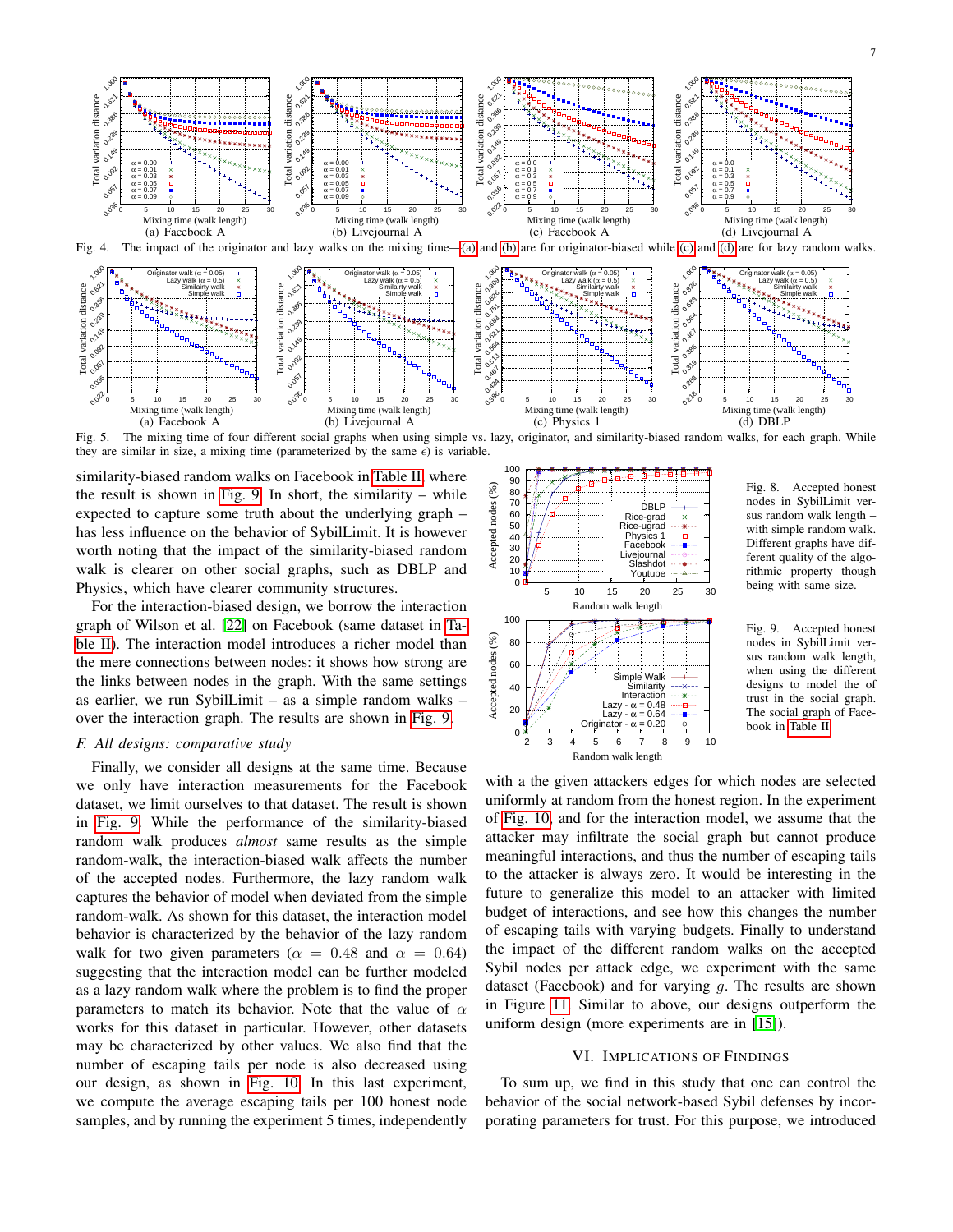<span id="page-7-3"></span><span id="page-7-0"></span>

<span id="page-7-1"></span>Fig. 7. The performance of SybilLimit depends on the underlying social graph, where different graphs require different walk lengths to ensure the same number of accepted nodes. The originator-biased random walk can further influence the number of nodes accepted in each graph.



<span id="page-7-7"></span><span id="page-7-2"></span>Fig. 10. Expected escaping walks per node (among 100 nodes,  $r =$ 850) in Facebook dataset (in [Table II\)](#page-4-2) where  $w = 8$ and  $\alpha = 0.4$  for both of the originator and lazy

<span id="page-7-8"></span>Fig. 11. Accepted Sybil nodes over tainted tails when varying gin Facebook dataset (in [Table II\)](#page-4-2) where  $w = 6$  and  $\alpha =$ 0.4 for both of the originator and lazy random

and experimented the behavior of four designs. In graphs that are empirically-proven to be fast mixing and well-performing for the utility of the Sybil defense – though having poor value of trust – we have shown that one can select the necessary parameters to account for trust and make the performance of the defense on that graph equivalent to stronger and richer version of the same graph  $-$  e.g., the case of the interactionbased model versus the mere connections on the Facebook dataset. With these designs being intuitive in characterizing trust, the results being in agreement one another, and with this paper being the first of its own type in this direction, we believe that this study is a first step in the direction of bringing well-received theoretical results into practice. The implications of our findings can be summarized as follows.

First, the mixing time and utility of the Sybil defense depend on the underlying graph. Through measurements, we

<span id="page-7-6"></span><span id="page-7-5"></span><span id="page-7-4"></span>supported our hypothesis that the quality of the social graph depends on the characteristic of the social links between the nodes. On one hand, social links that are easier to make result in well-enmeshed graphs but are bad in principle for the Sybil defense since they already tolerate bad edges. However, these are shown to provide good honest nodes acceptance rate even with shorter random walks. On the other hand, social links that are harder to make result in graphs with more community structure, which are bad for the detection (as shown in [\[11\]](#page-8-10)) and require longer walks to operate for the honest nodes.

Second, it is now possible for the Sybil defense operator, when given multiple options of social graphs, to further derive the utility of the Sybil defense using several criteria. Our study empowers the operators by an additional dimension that influences the behavior of the Sybil defense: trust.

Third, our findings answer a recently called for question in [\[11\]](#page-8-10) of studying the behavior of Sbyil defenses when operated on the interaction-based model rather than the mere social connections, which are sometimes less meaningful. In short, our study shows that the interaction model can influence the behavior of the Sybil defense, by requiring longer random walk for the defense to work for honest nodes. However, this finding also suggests that a more community-structure is in the interaction model than in the mere social graph. This implies that, while the original social graph does not possess clear community structure, the use of the interaction model would add sensitivity for the detection part of the defense and result in weaker detection. However, the underlying graphs in both cases are different and the interpretation of the results should also consider the trust value in the interaction model, which is a better fit to the trust required in the Sybil defense.

Finally, online social graphs are known to possess weaker value of trust [\[30\]](#page-8-29). However, their potential for being used for Sybil defenses is very high since alternatives are limited,